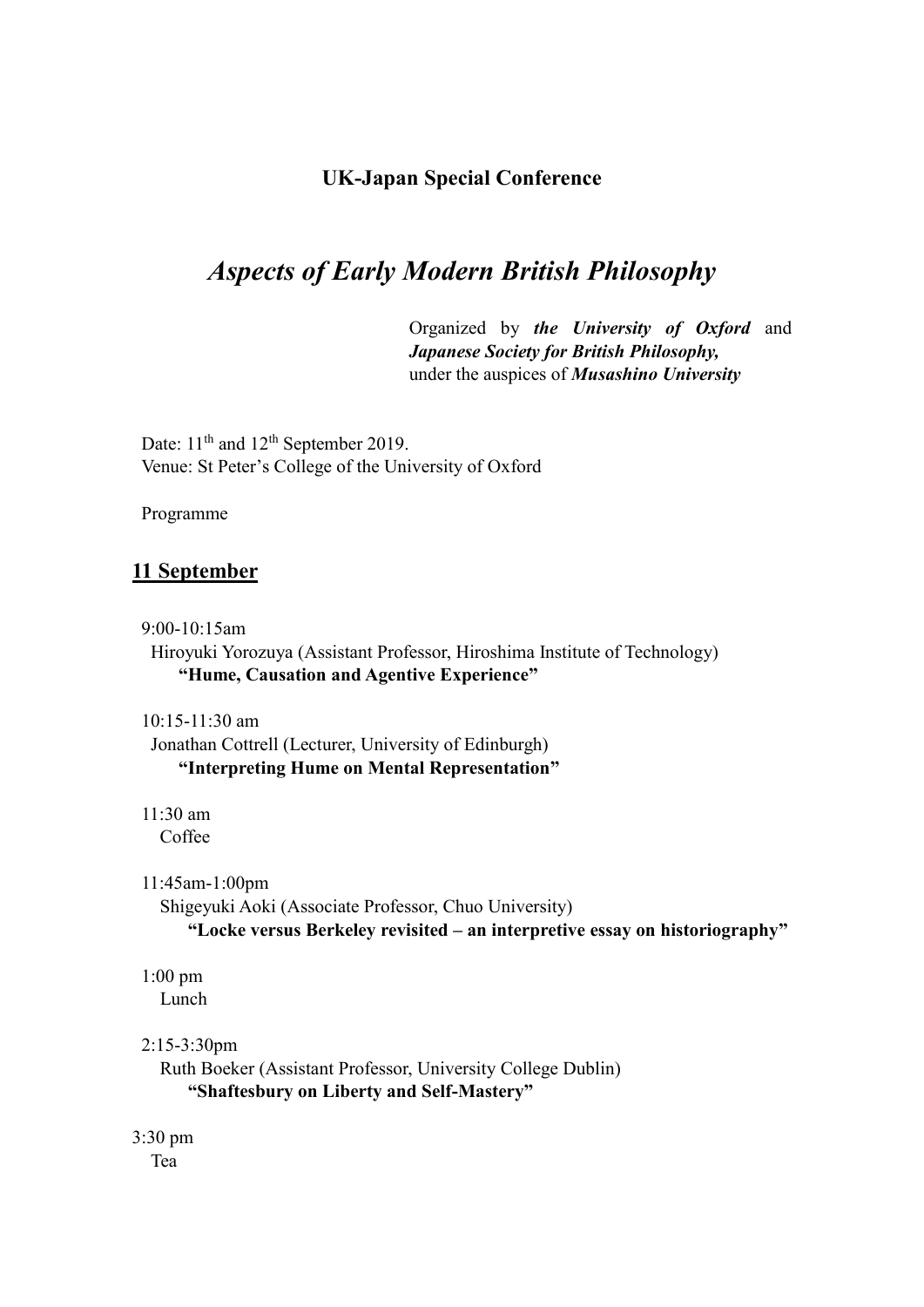### 3:45-5:00 pm

 Masaki Ichinose (Professor of Musashino University, Emeritus Professor of UTokyo) **"Locke on language and its privateness"**

# **12 September**

9:00-10:15am

 Clare Moriarty (Visiting Research Associate, King's College London) **"Berkeley and Anti-Mathematicism"** 

10:15-11:30 am

 Tomokiyo Nomura (Regular Lecturer, Shumei University)  **"Let others think for you: Berkeley and Assent"**

11:30 am Coffee

11:45am-1:00pm

James Harris (Professor, University of St Andrews) **"Between Locke and Filmer: Hume on allegiance"**

1:00 pm

Lunch

# 2:15-3:30pm

Taro Okuda (Professor, Nanzan University)  **"Hume's Moral Sentiments and Moral Particularism"**

3:30 pm

Tea

# 3:45-5:00 pm

Peter Kail (Associate Professor, University of Oxford) **"Berkeley and the Material Attitude"** 

Contact

Organiser in Japan: Masaki Ichinose, Musashino University, Tokyo, JAPAN Email: masaichi@musashino-u.ac.jp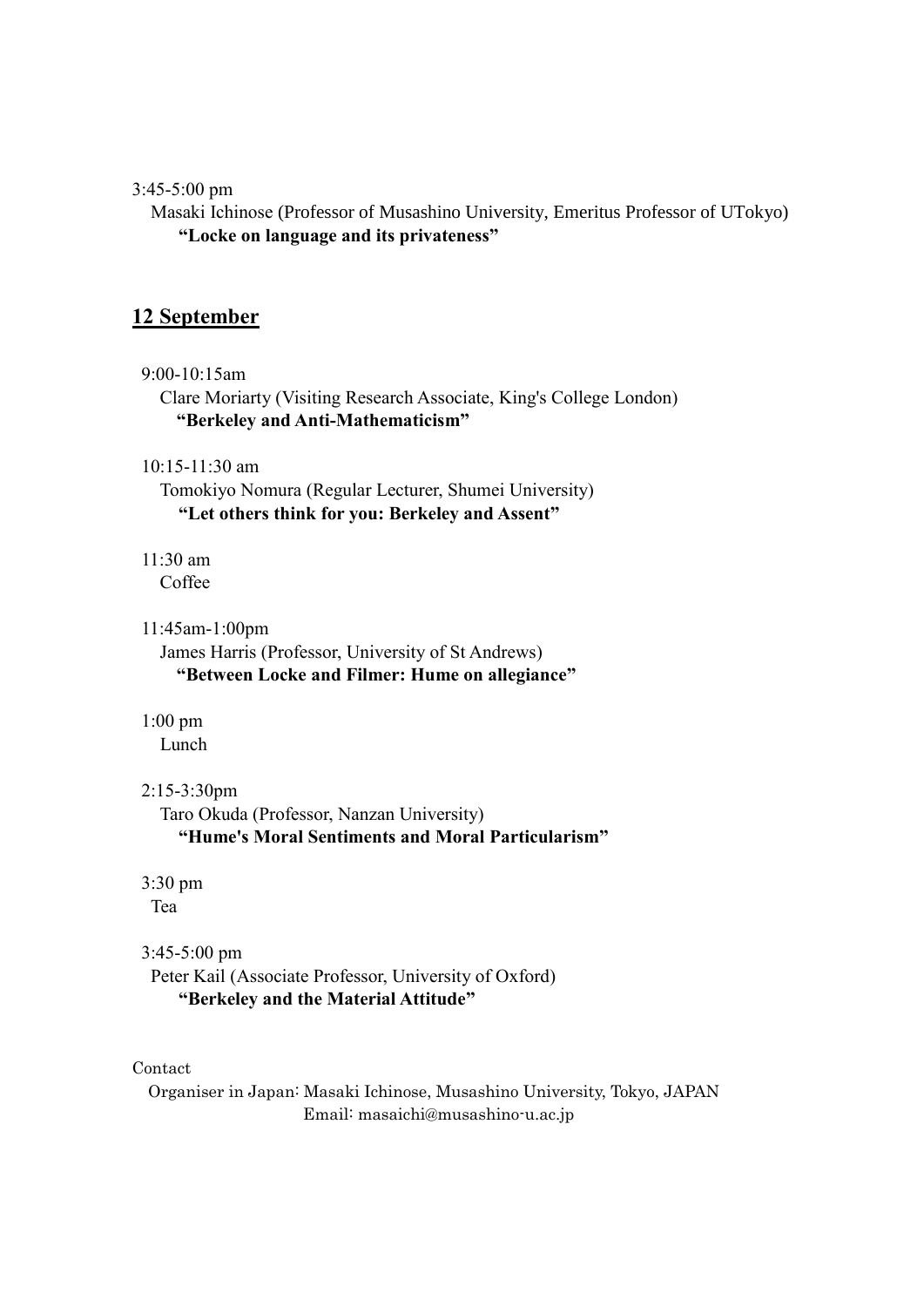#### **Abstracts**

### ●**"Hume, Causation and Agentive Experience"**

**Hiroyuki Yorozuya** (Assistant Professor, Hiroshima Institute of Technology)

In the contemporary philosophy of action, David Hume has widely been assumed to defend the causal theory of action. Under this assumption, some philosophers argue that, given his theory of causation, Hume's account of human agency is untenable. The aim of this presentation is to resist this understanding of Hume. I will argue that Hume's theory of causation does not make his account of human agency implausible. I will also show that we need to focus on the qualitative feature of agentive experience in Hume's view.

#### ●**"Interpreting Hume on Mental Representation"**

**Jonathan Cottrell** (Lecturer, University of Edinburgh)

Some of Hume's central arguments in the *Treatise* concern what our perceptions can and cannot represent. The past two decades have seen an explosion of literature aiming to reconstruct the theory of mental representation that (it is assumed) underlies these arguments. This paper argues that, in fact, Hume nowhere offers a theory of mental representation that is both (i) consistent with *Treatise* Book 2's theory of the passions (specifically, with the theory of sympathy presented in "Of the love of fame" taken together the view, presented in "Of the influencing motives of the will", that passions are non-representational); and (ii) fit to underwrite the *Treatise*'s arguments about what our perceptions can and cannot represent. But this is no cause for concern because Hume needs no such theory for the purposes of his mature philosophy, as presented in the *Essays and Treatises on Several Subjects*.

#### ●**"Locke versus Berkeley revisited – an interpretive essay on historiography"**

**Shigeyuki Aoki** (Associate Professor, Chuo University)

 What is it that philosophy should make "advance" or "progress"? In this paper I would like to discuss the interpretative debates on the first two philosophers from the British Empiricists trio - Locke, Berkeley, Hume. Then I argue that philosophy (apparently) makes progress when, with hindsight, some "abstraction" - weaving through the arguments in one vector - is adopted as a historiographical method.

### ●**"Shaftesbury on Liberty and Self-Mastery"**

**Ruth Boeker** (Assistant Professor, University College Dublin)

The aim of this paper is to show that Shaftesbury's thinking about liberty is best understood in terms of self-mastery. Since he does not offer a detailed and systematic treatment of liberty, I begin by analysing Shaftesbury's reflections on questions concerning human choice. Human choice is the theme of a painting entitled The Choice of Hercules that he commissioned and of the so-called story of an amour, which addresses the difficulties of controlling human passions. Jaffro distinguishes three notions of self-control that are present in the story of an amour. Although I agree with many aspects of Jaffro's interpretation, I question his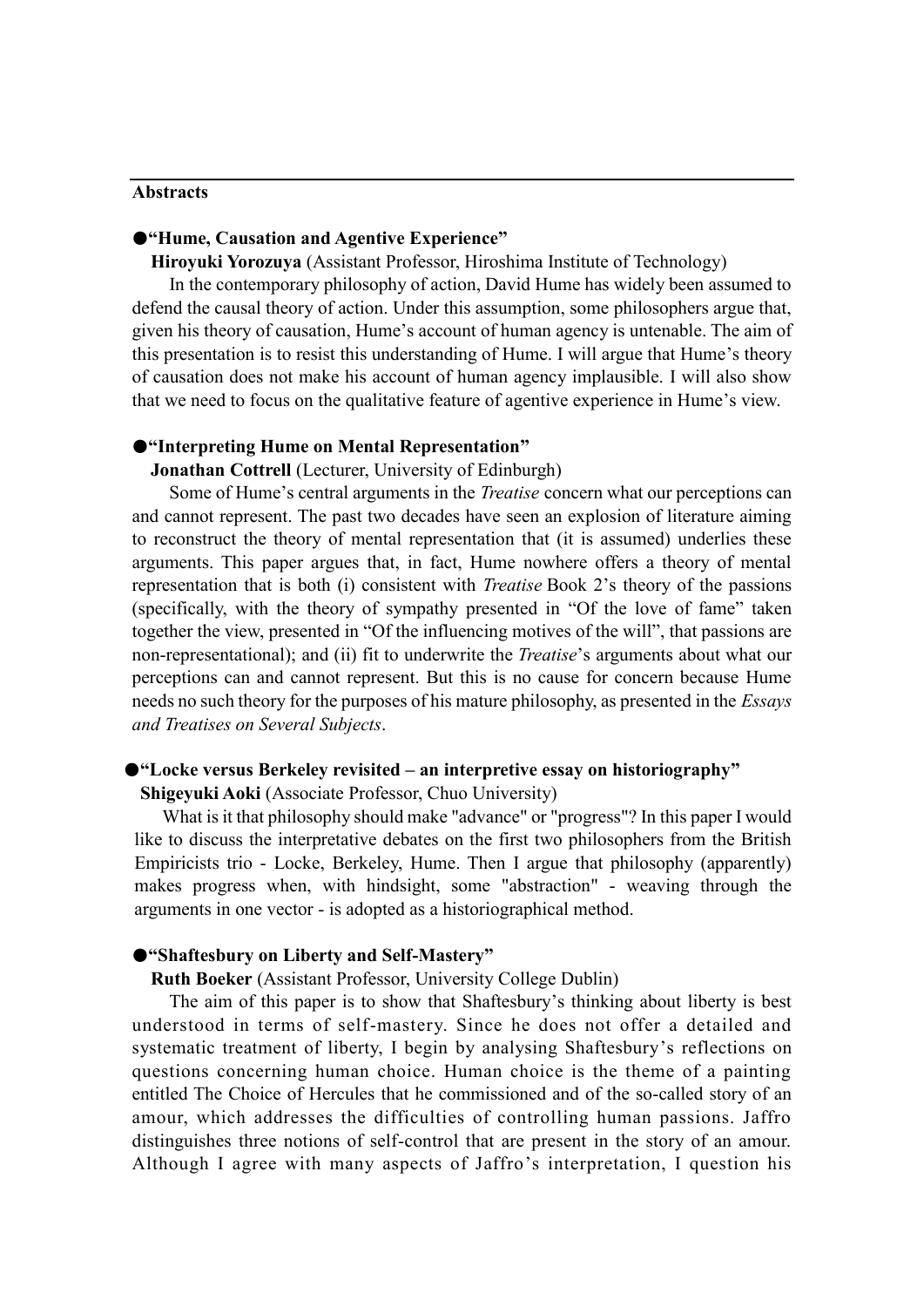conclusion that self-control in the Stoic sense is best reserved for "moral heroes". I propose an alternative developmental interpretation and show that one advantage of my interpretation is that it takes seriously that for Shaftesbury philosophy is meant to be practical and help us improve our lives. I end the paper by examining Shaftesbury's concept liberty. I argue that rather than trying to situate Shaftesbury's view within debates among compatibilists and incompatibilists it is more promising to understand his concept of liberty in terms of self-mastery and thus regard it as a version of positive liberty.

#### ●**"Locke on language and its privateness"**

**Masaki Ichinose** (Professor of Musashino University, Emeritus Professor of UTokyo) It is well known that Locke understands significations of words as nothing but ideas in the minds of speakers. Thus, it might be natural that Locke's theory of language is interpreted as a kind of the private language theory in a Wittgensteinian sense. However, Locke clearly admits the possibility of communication through language between us. How should we solve this seemingly contradictory argument of Locke? My strategy in interpretation of Locke is that; we accept the literal connotation of Locke's claim that significations of words lie in ideas of speaker's mind, so, in that sense, Locke clearly takes meaning of words to be somehow private. However, its privateness is not the privateness in the sense of private language, but the privateness in the sense of private property. I will confirm and bolster up this interpretation through examining the relation between notions of idea and person by considering Locke's arguments in his Second Treatise of *Two Treatises of Government*. My understanding would connect Locke's theory of language with the notion of intellectual property like patents.

#### ●**"Berkeley and Anti-Mathematicism"**

# **Clare Moriarty** (Visiting Research Associate, King's College London)

The "mathematization of nature" was regarded by both natural philosophers of the period and subsequent historians as a dominant influence upon the scientific revolution that began in the late 16<sup>th</sup> century. Galileo had described a universe "written in a mathematical language", and following the successes garnered by the mathematization of branches of the physical sciences—notably astronomy, mechanics and optics—it was natural that a program of mathematization was seen by many as a promising strategy in other disciplines.

The term "anti-mathematicism" refers to a hostility towards the mathematization of other disciplines that flourished in some 18<sup>th</sup>-century scholarship. Eric Schliesser has defined it in terms of "reservations about the authority and utility of the application of the mathematical sciences". Increasingly, scholarship on this phenomenon is providing a valuable way to assess philosophical sympathies and dispositions in the early modern period. Anti-mathematical sentiment may concentrate on the application of mathematical methods in disciplines where the anti-mathematician believes they do not belong. It may evaluate the standards of rigour advocated by mathematics and regard them as unduly burdensome for more socially-grounded subjects. It may be suspicious of the rational authority conferred on those specializing in mathematics and logic, and it may worry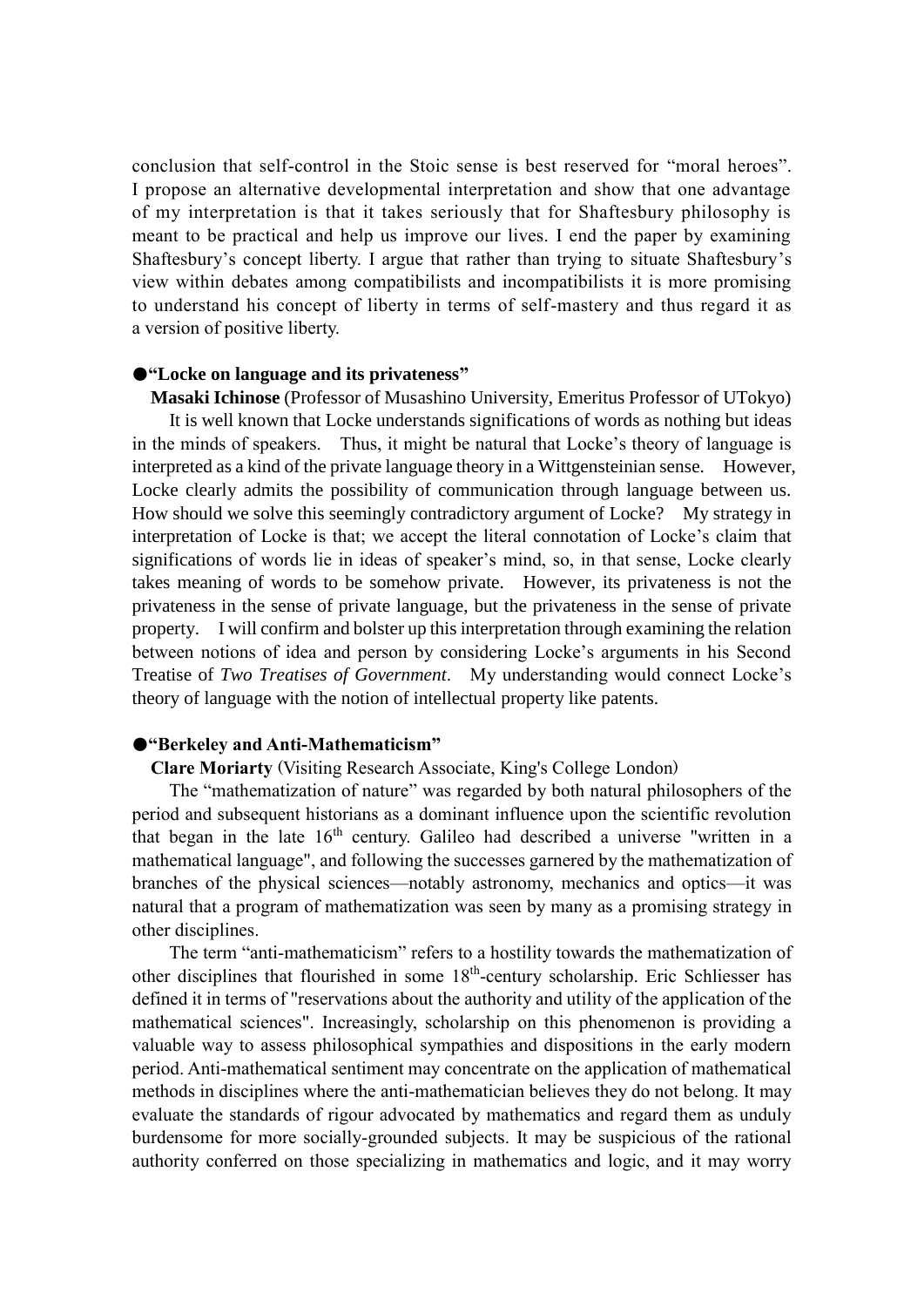about how that status translates into other scholarly domains. That Berkeley's philosophical instincts are anti-mathematical will be unsurprising to anyone who has studied his philosophy, and especially so to those familiar with his candid remarks on mathematics in his Trinity College notebooks.

In this paper I characterise the central features of Berkeley's anti-mathematical philosophy, and argue that his views about mathematics are distinctive and radical even among contemporaries with similar philosophical sympathies. Berkeley's mathematical antipathy is a special case, and is at times deeply ideological in a way that clarifies important themes in his broader philosophical project.

#### ●**"Let others think for you: Berkeley and Assent"**

### **Tomokiyo Nomura** (Regular Lecturer, Shumei University)

*The Meaning of Meaning* which was published by Ogden and Richars in 1923 was a gigantic milestone for scholars studying Berkeley's semantics. From then on, in the latter half of the  $20<sup>th</sup>$  Century, many scholars maintained that Berkeley developed an emotive theory of meaning. In the beginning of  $21<sup>st</sup>$  Century, however, a few scholars like Williford and Jakapi who were mainly based on the seventh dialogue in *Alciphron* started to attack this predominant tendency.

This attack accuses interpretations derived from Ogden and Richars in terms of truth value. Usually an emotive theory of meaning asserts that terms which have emotive meaning does not have truth values. Suppose, as many scholars in  $20<sup>th</sup>$  century thought, Berkeley developed this type of emotive theory. According to the seventh dialogue in *Alciphron*, Berkeley sates that terms in natural science or mathematics have emotive meanings. Then, Berkeley has to commit to absurd assertions like these terms in natural science or mathematics do not have truth values. This indicates there are something wrong with this predominant interpretation.

In this presentation, I want to take a small step forward. Leaving from the term like 'truth value' which Berkeley never heard of, and bring the issue back to the context of the seventh dialogue in *Alciphron.* In the seventh dialogue in *Alciphron, Euphranor*  summarizes a discussion concerning meaning by saying that by admitting there are significant words even though they do not suggest ideas, regulates passions or conducts, 'consequently' grant there are assents without ideas. By analyzing this relationship between meaning and assents showed in this summary, I will crystalize a theory of knowledge which focuses on knowledge as a conduct, and leaving from epistemic individualism towards socially opened epistemology.

#### ●**"Between Locke and Filmer: Hume on allegiance"**

#### **James Harris** (Professor, University of St Andrews)

In this paper I seek to construct an intellectual ancestry for Hume's treatment of allegiance in Book 3 of the *Treatise* and the political essays written immediately after the Jacobite rebellion of 1745. I argue that Hume is, in effect, trying to find a middle way between the theories of John Locke, on the one hand, and Sir Robert Filmer, on the other. I pay particular attention to the relationship between Hume's and Filmer's approaches to